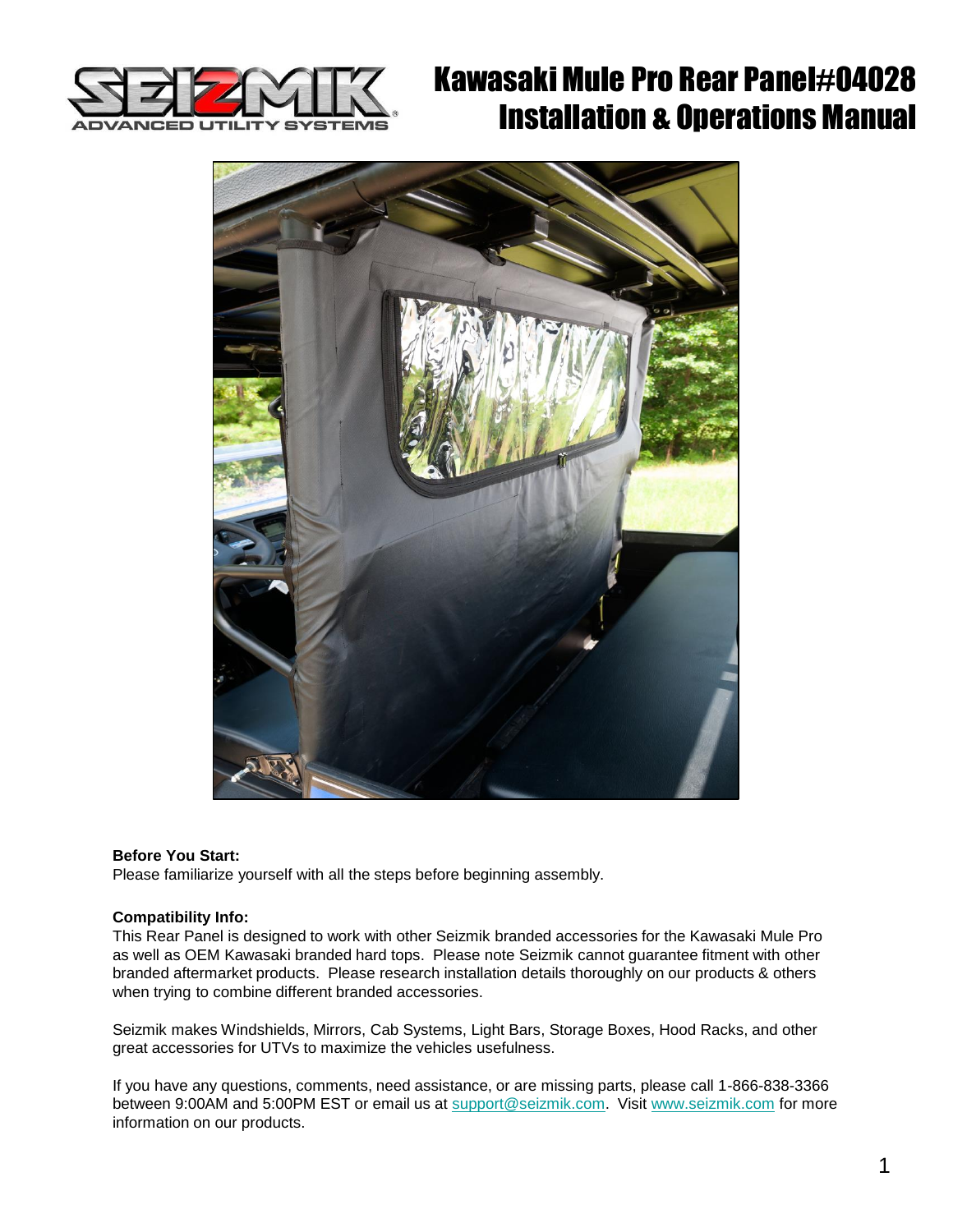## Kawasaki Mule Pro Rear Panel